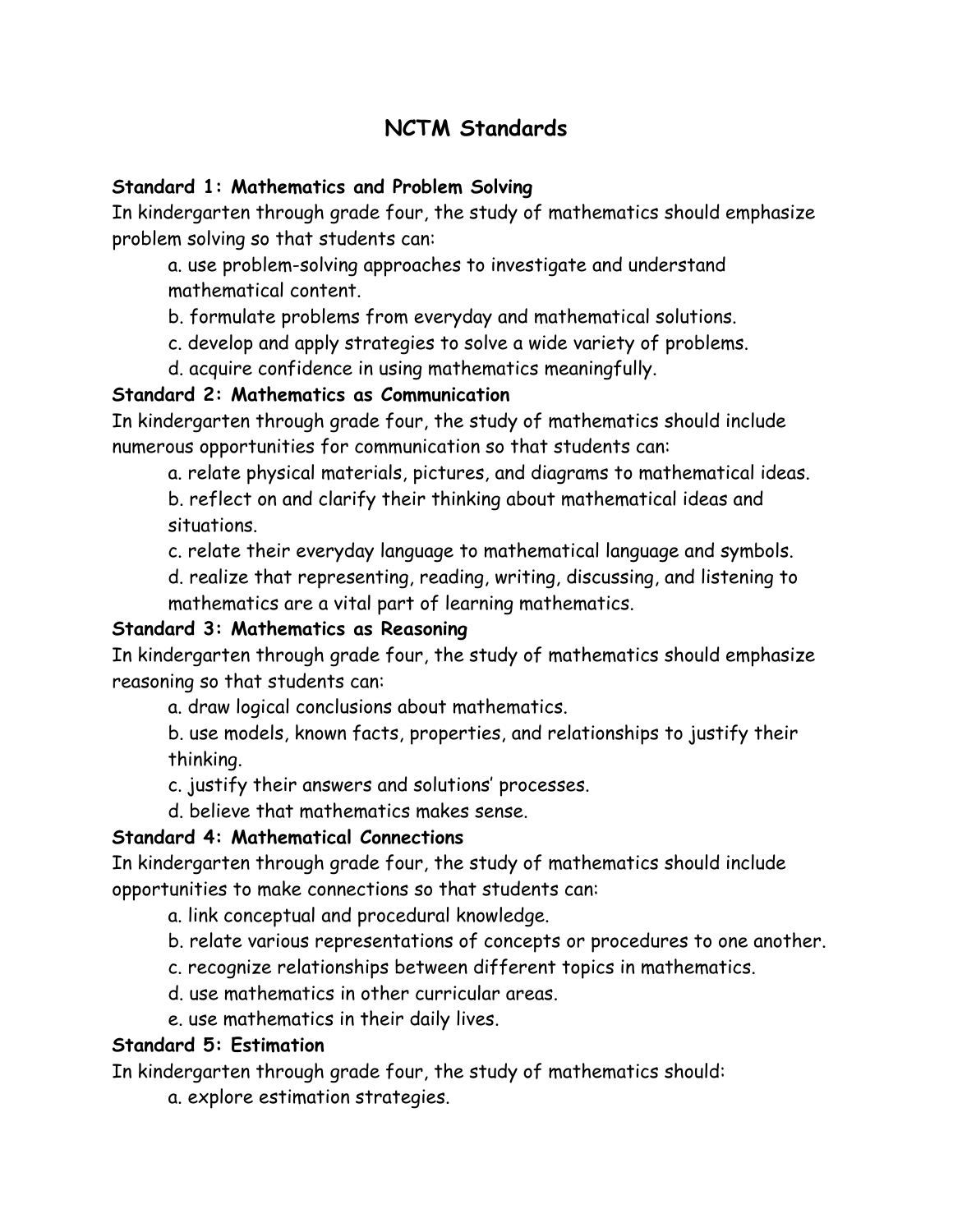b. recognize when an estimation is appropriate.

c. determine the reasonableness of results.

 d. apply estimation when working with quantities, measurement, computation, and problem solving.

#### **Standard 6: Number Sense and Numeration**

In kindergarten through grade four, the mathematics curriculum should include whole number concepts and skills so that students can:

 a. construct number meanings through real-world experiences and the use of physical materials. .

 b. understand the numeration system by relating counting, grouping, and place value concepts.

c. develop number sense.

d. interpret multiple use of numbers found in the real world.

#### **Standard 7: Concepts of Whole Number Operations**

In kindergarten through grade four, the mathematics curriculum should include: concepts of addition, subtraction, multiplication, and division of whole numbers so that students can:

 a. develop meaning for the operation by modeling and discussing a rich variety of problem situations.

 b. relate the mathematical language and symbolism of operations to problems and informal language.

 c. recognize that a wide variety of problem structures can be represented by a single operation.

d. develop operation sense.

#### **Standard 8: Whole Number Computation**

In kindergarten through grade four, the mathematics curriculum should develop whole number computation so that students can:

a. model, explain, and develop reasonable proficient.

b. use a variety of mental computation and estimation techniques.

c. use calculators in appropriate computational situations.

 d. select and use computation techniques appropriate to specific problems and determine whether the results are reasonable.

#### **Standard 9: Geometry and Spatial Sense**

In kindergarten through grade four, the mathematics curriculum should include two dimensional and three-dimensional geometry so that students can:

a. describe, model, draw, and classify shapes.

- b. develop spatial sense.
- c. relate geometric ides to numbers measurement ideas.